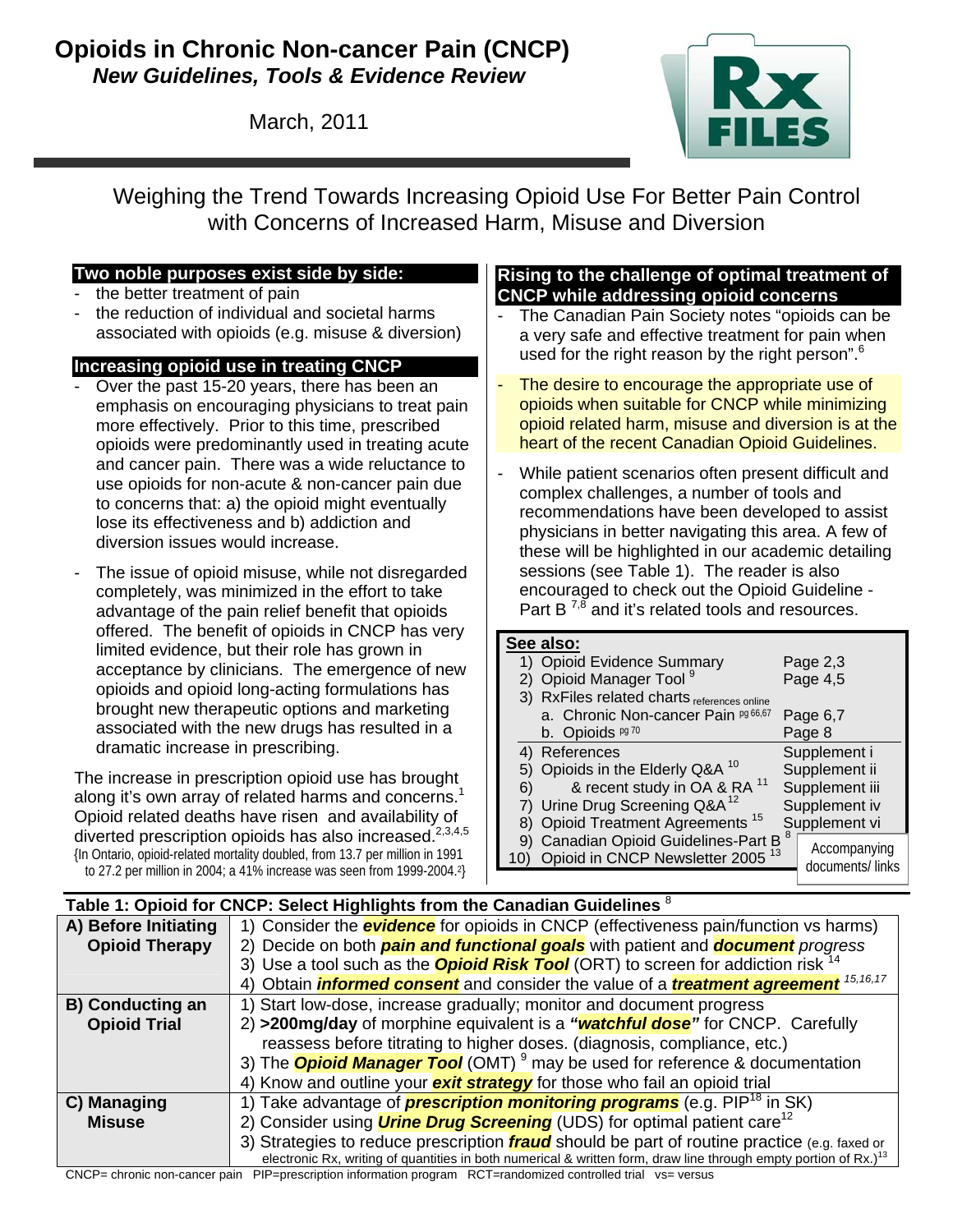# **A) EVIDENCE REVIEW: SUMMARY STATEMENTS**

(Adapted from Dalhousie Academic Detailing Service<sup>19</sup>)

## **Question 1: What are the benefits and harms of opioids in treating CNCP?**

- Evidence for long-term use of opioids is limited because the longest duration of most comparisons is 13 weeks and most comparisons were against placebo.
	- o For pain reduction, opioids
		- Have a **medium** average effect compared to **placebo.**
		- **Have not been shown to be superior to other drugs.** 
			- However weak evidence suggests that the **strong** opioids morphine and oxycodone may provide a **small** effect compared to other drugs.
	- o For improving function, opioids
		- Have a **small** average effect compared to **placebo**.
		- Have **not** been shown to be superior to **other drugs**.
- Many people cannot tolerate opioids and stop taking them with a NNH of approximately 8 over 1 to 13 weeks.
- ♦ Weak evidence suggests that patients who are able to continue taking opioids long-term experience clinically significant pain relief.
	- o Whether quality of life or functioning improves is inconclusive.
- Addiction is probably rare, but aberrant behaviour occurs in an average of 11.5% of patients and in studies ranged from 0% to 44%. RCTs generally have not been long enough or specifically designed to measure rates of addiction and aberrant behaviour. Also, patients at high risk of addiction or aberrant behaviour are usually excluded from such studies.

#### **Question 2: Are some weak opioids more efficacious or associated with fewer adverse events than others?**

- ♦ There is **insufficient evidence** to conclude that any one weak opioid is more efficacious or associated with fewer adverse events than other weak opioids.
- ♦ There are more RCTs of tramadol vs placebo or other agents than there are of codeine or buprenorphine vs placebo or other agents.
- Tramadol may be sought by abusers even though it is thought to have a lower addiction risk. {One of the manufacturers of tramadol, in cooperation with the United States Food and Drug Administration has notified healthcare professionals that the drug may be sought by drug abusers and people with addiction disorders. Misuse or abuse poses a significant risk that could result in overdose or death.}

# **Question 3: Are some strong opioids more efficacious or associated with fewer adverse events than others?**

♦ There is **insufficient evidence** to conclude that any one strong opioid is more efficacious or associated with fewer adverse events than other strong opioids. [RxFiles note: the WHO stepped approach to analgesia lists oxycodone as a step 2 agent along with combination codeine products; however as a potent analgesic it should be considered along with the step 3 potent opioids, morphine and hydromorphone.]

## **Question 4: Are long-acting opioid preparations more efficacious or associated with fewer adverse events than short-acting preparations?**

♦ There is **insufficient evidence** to conclude that long-acting opioid preparations are more efficacious or associated with fewer adverse events than short-acting preparations. [RxFiles note: it is widely held that although evidence is lacking, long-acting preparations are less problematic in treating CNCP. Specifically, it is felt that less frequent dosing and/or more stable drug levels lessens the potential psychological dependence.]

| Weak opioids | <b>Mixed Agonist/Antagonist</b> | <b>Strong opioids</b> |           |           |
|--------------|---------------------------------|-----------------------|-----------|-----------|
| Codeine      | <i>Buprenorphine</i>            | Morphine              | Oxycodone | Methadone |
| Tramadol     |                                 | Hvdromorphone         | Fentanyl  |           |

RxFiles Academic Detailing, is non-profit service funded by Saskatchewan Health & the sale of drug information resources. RxFiles does not receive any industry funding. Contact us c/o RxFiles, Saskatoon City Hospital, Saskatoon, SK S7KOM7 Email: info@RxFiles.ca; Online: www.RxFiles.ca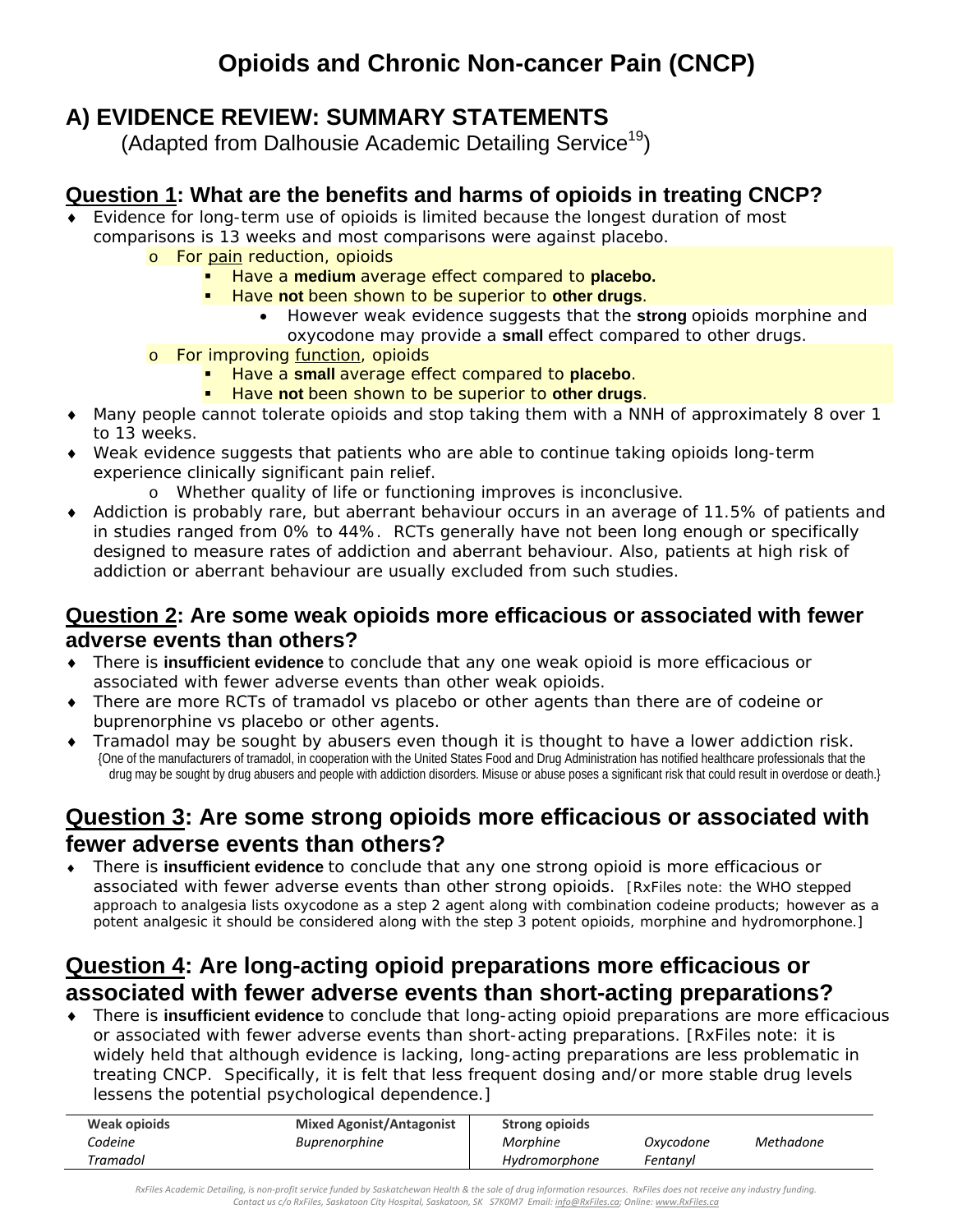# **B) Opioids & CNCP: Evidence from Cochrane/Systematic Reviews of RCTs**<sup>a</sup>

| <b>Condition</b> | Drug(s)                    | Pain <sup>b</sup>                                                 | <b>Function</b>                                           | Harm / Adverse Events (AE)                      |
|------------------|----------------------------|-------------------------------------------------------------------|-----------------------------------------------------------|-------------------------------------------------|
| Osteo-           | Opioids,                   | *small to moderate effect                                         | *small to moderate effect c                               | *Any AE: opioids vs Pl: 87% vs                  |
| arthritis        | non-tramadol               | SMD 0.36 95% CI: 0.26-0.47) VS PI                                 | SMD 0.33 (95% CI: 0.12-0.45) VS PI                        | 54%; NNH=3 $_{95\%}$ CI: 2-4 $^{\circ}$ OVer 4- |
| (OA)             | $vs$ Pl <sup>20</sup>      | ◆10 studies, n=2268, 1-12wks                                      | ◆7 studies, n=1894, 2-12wks                               | 13 wks (4 studies, n=1080)                      |
|                  |                            |                                                                   |                                                           | ◆AE leading to DC: opioid vs Pl:                |
|                  |                            |                                                                   |                                                           | 33% vs 8%; NNH=4 95% CI: 3 to 5                 |
|                  |                            |                                                                   |                                                           | ~ 1-12 wks (10 studies, $n=2403$ )              |
|                  | Tramadol vs                | *small to moderate effect                                         | [Pain: 3 other studies $_{n=749}$ found a $\downarrow$ of | *AE leading to DC : tramadol vs                 |
|                  | Pl <sup>21</sup>           | $\bullet \geq 50\% \downarrow$ pain: NNT=6 95% CI: 4-9            | 8.5 points (12%) on 100 point scale; of                   | PI: 22% vs 8%; NNH=8 95% CI:7-12                |
|                  |                            | over ~12wks; 4 studies, n=793                                     | questionable clinical significance]                       | over 1-13 wks (7 studies, n=1336)               |
| Neuropathic      | Opioids,                   | ◆ medium effect Furlan Unpublished                                | *small effect (7 trials <sup>Furlan</sup> )               | *AE leading to DC: opioid vs Pl:                |
| Pain             | non-tramadol <sup>22</sup> | SMD 0.56 95% CI: 38-0.73 VS PI <sup>23</sup>                      | SMD 0.24 95% CI: 0.09-0.39 VS PI <sup>5</sup>             | 11% vs 5%; NNH=17 95% CI 9-100                  |
|                  | vs Pl                      | ◆13 studies; over 3-8wks                                          | ◆ no consistent reduction in                              | over 3-6wks                                     |
|                  |                            |                                                                   | disability per Cochrane                                   |                                                 |
|                  | Tramadol                   | • medium effect                                                   | Not available                                             | *AE leading to DC: tramadol vs                  |
|                  | vs Pl $^{24}$              | $\triangle$ > ≥50% $\downarrow$ pain: NNT=4 <sub>95% Cl:3-6</sub> |                                                           | Pl: 17% vs 4%; NNH=8 95% cl 5-20                |
|                  |                            | +3 studies, n=302, 4-6wks                                         |                                                           | over 4-6wks (2 studies, n=195)                  |
| <b>Low Back</b>  | Opioids,                   | ◆ no observed difference but                                      | ◆no observed difference                                   | Not available                                   |
| Pain             | non-tramadol               | study too small to draw                                           |                                                           |                                                 |
| (LBP)            | vs Nsaid <sup>25</sup>     | conclusions                                                       |                                                           |                                                 |
|                  | Tramadol                   | ◆ medium effect ? statistical signif.                             | *small effect                                             | Not available                                   |
|                  | vs Pl $^{25}$              | SMD 0.71 95% CI: 0.39-1.02 VS PL                                  | SMD 0.17 95% CI: 0.04-0.3 VS PI                           |                                                 |
|                  |                            | ◆3 studies, n=908, 4-13wks                                        | ◆3 studies, n=878, 4-13wks                                |                                                 |

AE=adverse events CI=confidence interval DC=discontinuation NNT/NNH=number needed to treat for one extra benefit/harm PI=placebo SMD=standardized mean difference b

a<br>Bemember that most studies compare to placebo, rather than common alternatives and studies are relatively short term.<br>Belascurement of treatment offect: standardized mean difference (SMD) used to assess sontiqueus outcom b Measurement of treatment effect: standardized mean difference (SMD) used to assess continuous outcomes in meta-analysis. {SMDs correlate with effect sizes as follows: <0.5 = *Small*: mean difference <10% of the scale (e.g. <10mm on a 100mm visual analog scale); 0.5 to <0.8 = *Medium*: mean difference 10-20% of the scale; ≥ 0.8 = *Large*: mean difference >20% of the scale} If outcomes are not dichotomous, it is not possible to calculate some statistics such as risk ratios (RR) and NNTs.

 $\epsilon$  Authors concluded that small-moderate benefits are outweighed by substantial risks and should not be routinely used for OA; however AEs generally reversible with discontinuation and need not preclude a trial of opioids since some may benefit.

# **C) Opioids & CNCP: Evidence from Longer Term Studies**

- ♦ A 2010 Cochrane review<sup>26</sup> looked at long term (≥6months) studies for opioids in CNCP. Many were unblinded continuation of RCTs. The findings, based on relatively low quality data suggest:
	- o Patients discontinue opioids due to adverse effects:
		- **Weak opioids:**  $11\%$   $95\%$  CI: 7-18%
		- Strong opioids: 34% 95% CI: 29-39%
		- (except Transdermal fentanyl was lower at 12%)
	- o Patients discontinuing oral opioids due to insufficient pain relief: 10% 95% CI: 8-14%
	- o Transdermal fentanyl had a lower discontinuation rate of 6%  $_{95\%~\text{Cl}:~4\text{-}8\%}$
	- o Patients who are able to continue opioids long term for ≥6 months experience clinically significant pain relief. Data on quality of life and function is inconclusive.
	- o The most frequent adverse effects were gastrointestinal (constipation, nausea, dyspepsia), headache, fatigue/lethargy/somnolence and urinary (retention, hesitancy).

# **A note on** *Hyperalgesia*(Adapted from Dalhousie Academic Detailing Service) 19

- Opioid-induced hyperalgesia should be distinguished from opioid tolerance and/or disease progression.
- It is characterized by **increased pain sensitivity** (hyperalgesia and allodynia) that extends beyond the area of initial complaint despite increased doses of opioids.
- A recent systematic review points out that evidence for opioid-induced hyperalgesia is limited and comes mostly from acute infusions of opioids in healthy people.<sup>27</sup> However, some content experts consider this a real entity that may respond to slowly decreasing the dose of opioids.

| Weak opioids | <b>Mixed Agonist/Antagonist</b> | <b>Strong opioids</b> |           |           |  |
|--------------|---------------------------------|-----------------------|-----------|-----------|--|
| Codeine      | <i>Buprenorphine</i>            | Morphine              | Oxvcodone | Methadone |  |
| Tramadol     |                                 | Hydromorphone         | Fentanvl  |           |  |